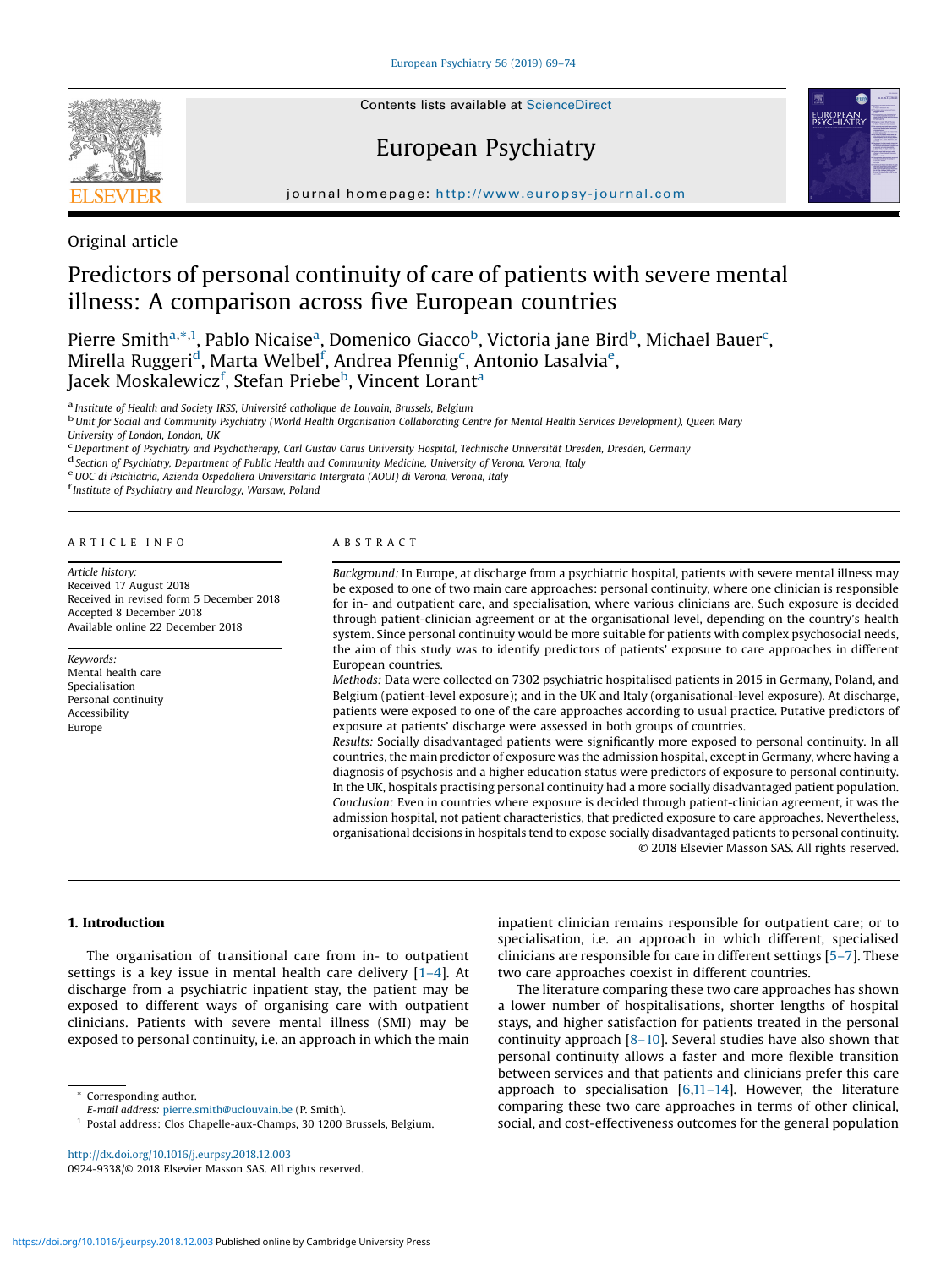has inconsistent findings [[5](#page-5-0)]. Indeed, each care approach can have a specific clinical rationale, depending on patients' needs. Several studies have shown that specialisation is more appropriate for patients with limited needs, moderate disease severity, and the ability to navigate the multiple providers in mental health and social care [\[3,11,15](#page-5-0),[16](#page-5-0)]. Vulnerable groups with more complex psychosocial needs (older, chronic condition, uninsured, etc.), however, prefer, and benefit more from having, a single clinician follow them up over time and across care settings [\[17,18\]](#page-5-0).

Although different care approaches are more suitable for, and preferred by, particular subgroups of patients, they may not be accessible to or provided to those subgroups [[19,20\]](#page-5-0). Indeed, socially deprived patients tend to have less access to specialised care than wealthier patients  $[21-24]$  $[21-24]$ . Difference in accessibility is also explained by the severity of the illness, the complexity of the health and social situation, and the patient's ability to state preferences and to negotiate with professionals [\[22,25](#page-5-0)]. So far, there has been little research describing the characteristics of patients who actually benefit from each of these care approaches.

In addition, the accessibility of specialisation and personal continuity may also be influenced by health system characteristicssuch as gatekeeping across care lines and delimited catchment areas [\[21](#page-5-0),[26](#page-5-0)]. For example, patients with a lower socio-economic status have less access to specialised care in the United States, while this association was not found in Ontario, which has universal health insurance coverage [[21](#page-5-0)]. The different health systems can be categorised according to their characteristics [27–[29](#page-5-0)]. In countries with a National Health System (NHS) type of system, care delivery is devolved to local health authorities, which are responsible for providing care within a delimited catchment area. In those countries, exposure to specialisation or personal continuity results from an organisational mechanism, i.e. the decision of the local health authority. In other European countries, care is delivered by multiple providers in a single catchment area and patients have more autonomy when it comes to choosing their care providers. In this second group of countries, exposure to specialisation or personal continuity generally results from a patient-clinician agreement at discharge from the hospital and the subsequent freedom of choice exercised by both clinicians and patients. We will refer to the systems of the second group of countries as regulated-market care systems  $(RMS)[27,29]$  $(RMS)[27,29]$  $(RMS)[27,29]$ . However, the choice between personal continuity and specialisation after hospital discharge is likely to be influenced by multiple factors, e.g. the patient's individual characteristics and contextual factors related to the area and to hospital organisation.

The aim of this study was to identify the predictors of patients' exposure to care approaches, i.e. to either personal continuity or specialisation, at discharge from a psychiatric unit. Due to the difference in care organisation across countries, we hypothesised that patient characteristics would influence the exposure to care approaches in RMS countries but not in NHS countries. We expected that, in RMS countries, patients with more complex mental-health and social-care needs would be more exposed to personal continuity, as the exposure is a shared clinical decision at hospital discharge. We also expected that, in NHS countries, exposure to care approaches would be determined by the hospital in which the patient is hospitalised, as the exposure results from an organisational mechanism.

# 2. Methods

# 2.1. Study design

This study is part of the "Comparing policy, framework, structure and effectiveness of Functional and Integrated systems of mental health care" project, COFI, funded by the European Commission (FP7) [[30,31](#page-5-0)]. In 2014–2015, data were collected on 7302 patients hospitalised in 57 psychiatric hospitals in the UK, Poland, Germany, Italy, and Belgium. After discharge, each patient was exposed to one of the two care approaches (personal continuity or specialisation) according to the usual local practice (natural experiment) [[32\]](#page-5-0).

The inclusion criteria for patients were i) being 18 years old or older, ii) having a main diagnosis of psychotic, mood, or anxiety and somatoform disorder (F2, F3, and F4 according to the ICD-10 classification), iii) being hospitalised in a general adult psychiatric hospital unit, and iv) having the capacity to give signed informed consent[\[30\]](#page-5-0). Ethical committee approvals were obtained in each of the five countries that participated in the COFI project (ref: 14/NE/ 1017). The detailed protocol of the COFI project has already been published elsewhere [[30](#page-5-0)].

#### 2.2. Variables of interest

The outcome variable was the exposure to one of the two care approaches after hospital discharge, i.e. personal continuity or specialisation (intention to treat).

# 2.3. Predictors of exposure

Putative predictors of exposure to care approaches were selected, based onthe existing literature [\[17,19,21,22,33\]](#page-5-0). The following sociodemographic and clinical characteristics of patients were included: age, gender, migrant status (whether born in the country of recruitment), homelessness, the main diagnosis category (ICD-10 classification), first admission versus repeated admission, and severity of symptoms. Severity was measured with the Clinical Global Impression Scale (CGI). The CGI is a scale from 1 (normal) to 7 (among the most severely ill patients), rated by clinicians [\[34\]](#page-5-0). The following socio-economic characteristics of patients were also included: employment status, educational status, receipt of state benefits, and social integration. Social integration was measured with the Objective Social Outcomes Index (SIX), which ranges from 0 (low social integration) to 6 (high social integration). The SIX includes four dimensions: employment, accommodation, living situation, and contacts with friends [[35](#page-5-0)].

#### 2.4. Admission hospital

Patients were exposed to one of the two care approaches at discharge from one of the 57 hospitals in the five countries. Hospitals were selected in different countries in order to have diversity in terms of urban, semi-urban, and rural areas. In addition, hospitals had to practice one of the two care approaches for at least a year [[30](#page-5-0)]. In RMS countries, i.e. Germany, Poland, and Belgium, patients treated in the same hospital are likely to be exposed to one or the other care approach according to a shared decision between the patient and the clinician. The choice of one care approach was reported by the hospital clinician. In NHS countries, i.e. the UK and Italy, the care approach is an organisational decision and each geographic area has its preferred care approach. Therefore, patients treated in the same hospital are exposed to the same care approach. The care approach chosen was indicated in the clinical reports at the level of the organisation.

# 2.5. Data analysis

Descriptive statistics were calculated for the characteristics of patients exposed to personal continuity or specialisation. T-tests and Chi-square tests were performed to assess the significance of differences in the sample distribution between the two groups of patients.

Since the dependent variable is dichotomous, univariate and multivariate logistic regression models were performed to identifythe predictors of exposure to personal continuity and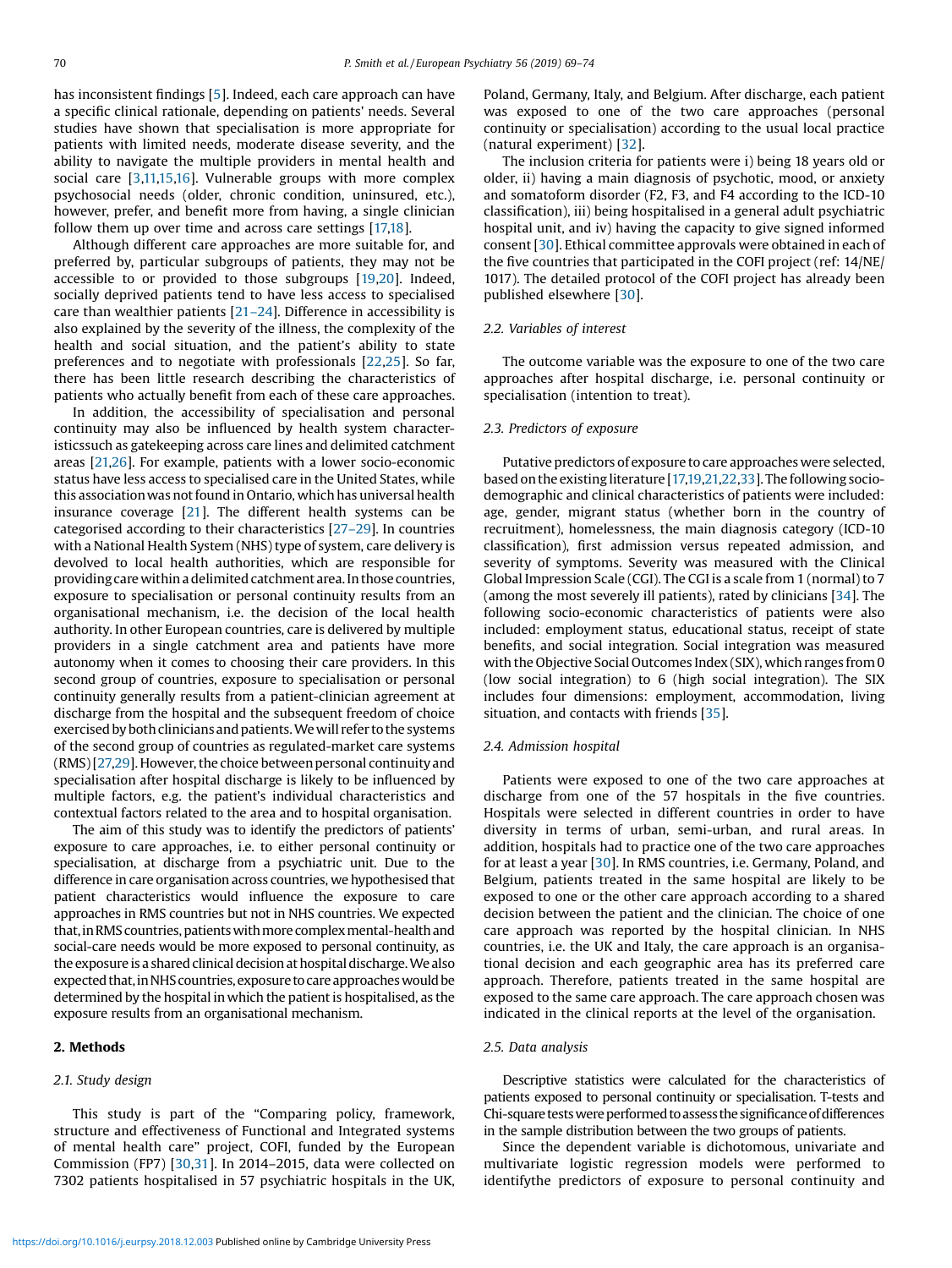specialisation in RMS and NHS countries. The multivariate logistic regression models were adjusted for country as a fixed factor, with the hospital of admission as a random intercept. Based on the multivariate logistic regression models, the proportion of variation in the models that was due to the hospital of admission was calculated for each country (covariance component). The multivariate logistic regression models were then stratified by country.

All the statistical analyses were performed using SAS 9.3.

# 3. Results

# 3.1. International sample characteristics

The socio-demographic, clinical, and socio-economic characteristics of patients exposed to personal continuity or specialisation are shown in Table 1. Patients' age and gender did not differ significantly between the two care approaches. The severity of the patients' symptoms was slightly but significantly higher in the personal continuity group than in the specialisation group (mean score 4.5/7 vs mean score 4.3/7, p = 0.02) and there was a higher proportion of patients with a main diagnosis of psychotic disorder in the personal continuity group than in the specialisation group  $(41.2\% \text{ vs } 37.2\%, \text{ p} < 0.01)$ . In terms of socio-economic status, there was a significantly higher proportion of patients with primary education level (18.8% vs 16.8%,  $p < 0.01$ ), who were unemployed (75.4% vs 70.4%, p < 0.01), or in receipt of state benefits (57.0% vs 49.3%,  $p$  < 0.01) in the personal continuity group than in the specialisation group. The patients' objective social outcomes index was slightly but significantly lower in the personal continuity group than in the specialisation group (mean score 3.63/6 vs mean score 3.76/6,  $p < 0.01$ ). There was also a significantly higher proportion of patients with migrant status in the personal continuity group (15.5% vs 12.6%,  $p < 0.01$ ).

# 3.2. Predictors of exposure to care approaches after hospital discharge

The association between patient characteristics and exposure to personal continuity in RMS and NHS countries is shown in [Table](#page-3-0) 2.

In RMS countries, results of univariate regressions showed that having a main diagnosis of psychotic disorder, being hospitalised for the first time, being unemployed, having a lower level of education, and receiving state benefits were associated with being exposed to personal continuity. In NHS countries, being unemployed, having a lower level of education, and receiving state benefits were also associated with exposure to personal continuity, as were having a lower level of social integration and being a migrant. Age, gender, housing status, and severity of symptoms were not significantly associated with a specific care approach either in RMS or NHS countries. These variables were therefore not included in the multivariate logistic regression models.

The multivariate regression model showed that having a main diagnosis of psychotic disorder remained significantly associated with exposure to personal continuity in RMS countries. In both RMS and NHS countries, the other clinical and socio-economic indicators were no longer significantly associated with exposure to personal continuity. This result was mainly explained by the fact that the exposure to care approaches was associated, for 31% in RMS countries and 91% in NHS countries, with the hospital of admission.

Major differences in the proportion of variation explained by the hospital of admission were found between RMS and NHS countries and across countries (see [Table](#page-3-0) 3). The hospital of admission explained a higher percentage of exposure to care approaches in NHS countries (UK, Italy) than in RMS countries (Germany, Poland, Belgium).

# 3.3. Predictors of exposure to care approaches in each country

The associations between patient characteristics and exposure to personal continuity per country are shown in [Table](#page-3-0) 4.

#### Table 1

Socio-demographic and clinical characteristics of the sample.

|                                  | Specialisation<br>$(n=4371)$<br>$n/mean$ (%/SD) | Personal Continuity<br>$(n = 2336)$<br>$n/mean$ (%/SD) | $T-test /$<br>Khi <sup>2</sup> | P-value |
|----------------------------------|-------------------------------------------------|--------------------------------------------------------|--------------------------------|---------|
| Age $(y.)$                       | 42.35 (14.50)                                   | 42.38 (13.90)                                          | $-0.08$                        | 0.93    |
| Gender (male)                    | 2264 (51.81)                                    | 1260 (53.94)                                           | 2.77                           | 0.09    |
| Main diagnosis group (ICD-10)    | 1627 (37.22)                                    | 962 (41.18)                                            | 12.26                          | < 0.01  |
| Psychotic disorders (F2)         | 1840 (42.10)                                    | 953 (40.80)                                            |                                |         |
| Mood disorders (F3)              | 620 (14.18)                                     | 290 (12.41)                                            |                                |         |
| Neurotic disorders (F4)          | 284 (6.50)                                      | 131 (5.61)                                             |                                |         |
| Others                           |                                                 |                                                        |                                |         |
| Severity of symptoms (CGI)       | 4.30(1.10)                                      | 4.51(1.16)                                             | $-2.31$                        | 0.02    |
| $(1 = low, 7 = high)$            |                                                 |                                                        |                                |         |
| First admission (yes)            | 1496 (34.23)                                    | 749 (32.06)                                            | 3.19                           | 0.07    |
| Social integration               | 3.76(1.40)                                      | 3.63(1.39)                                             | 3.46                           | < 0.01  |
| $(SIX score, 0 = low, 6 = high)$ |                                                 |                                                        |                                |         |
| Employment status (unemployed)   | 3078 (70.43)                                    | 1761 (75.42)                                           | 18.81                          | < 0.01  |
| <b>Educational status</b>        | 734 (16.80)                                     | 439 (18.80)                                            | 10.72                          | < 0.01  |
| Primary                          | 1763 (40.34)                                    | 988 (42.31)                                            |                                |         |
| Secondary                        | 1873 (42.86)                                    | 908 (38.89)                                            |                                |         |
| Higher                           |                                                 |                                                        |                                |         |
| Receiving state benefits (yes)   | 2155 (49.32)                                    | 1331 (57.03)                                           | 36.15                          | < 0.01  |
| Homeless (yes)                   | 199 (4.55)                                      | 128 (5.49)                                             | 2.87                           | 0.09    |
| Born in the country (no)         | 551 (12.61)                                     | 362 (15.50)                                            | 10.86                          | < 0.01  |
| Country                          | 1458 (33.36)                                    | 980 (41.95)                                            | 195.44                         | < 0.01  |
| UK                               | 787 (18.01)                                     | 207 (8.86)                                             |                                |         |
| Germany                          | 745 (14.04)                                     | 359 (15.37)                                            |                                |         |
| Italy                            | 953 (21.80)                                     | 400 (17.12)                                            |                                |         |
| Poland                           | 428 (9.79)                                      | 390 (16.70)                                            |                                |         |
| Belgium                          |                                                 |                                                        |                                |         |

Descriptive statistics were performed after exclusion of missing data.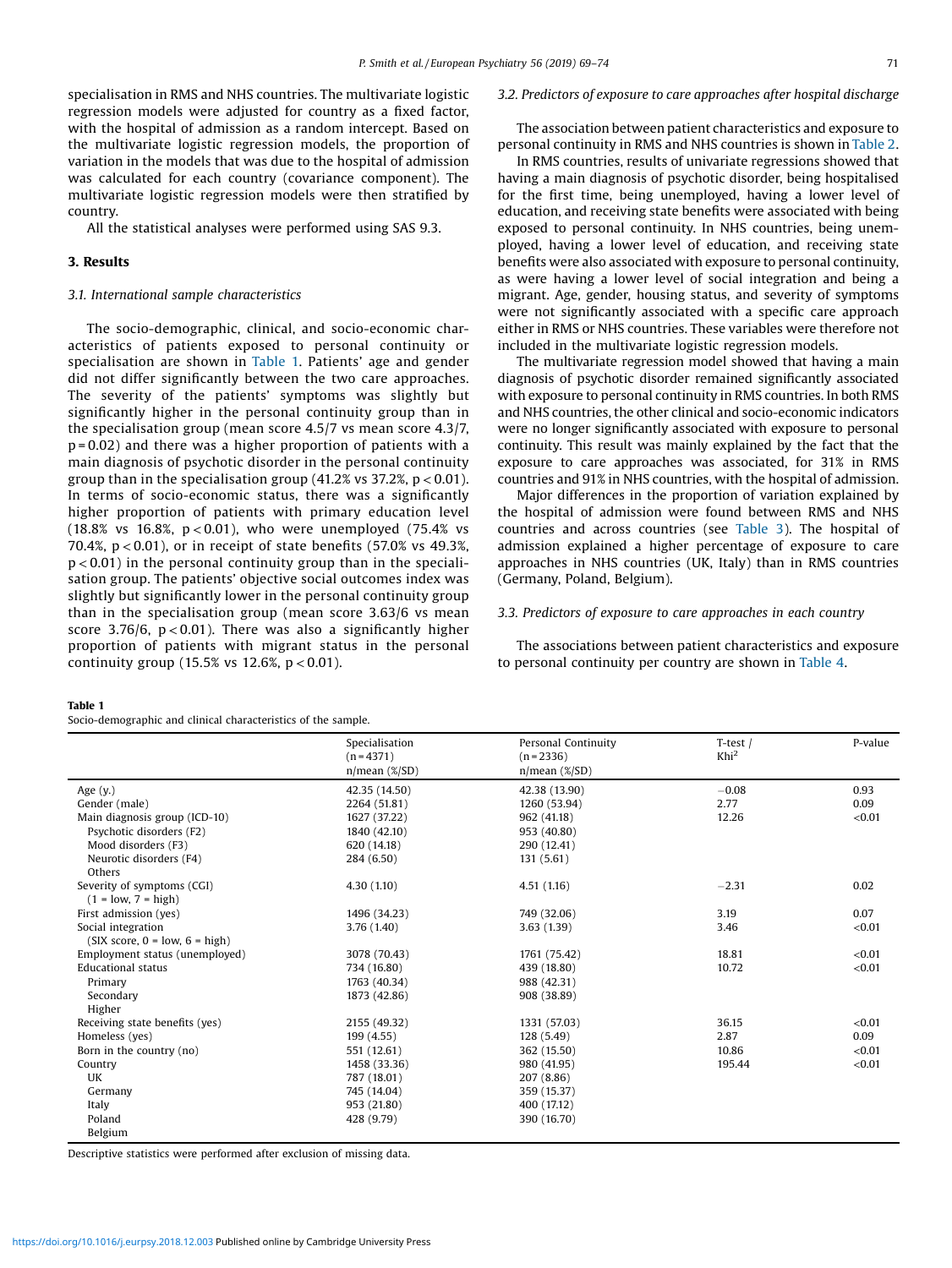# <span id="page-3-0"></span>Table 2

Association between patient characteristics and exposure to personal continuity at discharge from psychiatric stay in regulated-market system and National Health System countries.

|                                         | RMS countries (Poland, Germany, Belgium) |               |            |                                               |               | NHS countries (UK, Italy)       |            |               |                                               |            |               |         |
|-----------------------------------------|------------------------------------------|---------------|------------|-----------------------------------------------|---------------|---------------------------------|------------|---------------|-----------------------------------------------|------------|---------------|---------|
|                                         | Univariate regression<br>models          |               |            | Multivariate regression<br>Model <sup>a</sup> |               | Univariate regression<br>models |            |               | Multivariate regression<br>Model <sup>a</sup> |            |               |         |
|                                         | <b>OR</b>                                | CI 95         | p-value    | <b>OR</b>                                     | CI 95         | p-value                         | <b>OR</b>  | CI 95         | p-value                                       | <b>OR</b>  | CI 95         | p-value |
| Age $(y.)$                              | 1.01                                     | $0.99 - 1.10$ | 0.11       | 1.01                                          | $0.99 - 1.11$ | 0.15                            | 0.99       | $0.98 - 1.10$ | 0.13                                          | 0.99       | $0.98 - 1.01$ | 0.26    |
| Gender (male, ref = female)             | 1.06                                     | $0.91 - 1.23$ | 0.42       | 1.03                                          | 0.85-1.24     | 0.75                            | 1.07       | $0.93 - 1.23$ | 0.29                                          | 1.15       | 0.84-1.56     | 0.36    |
| Diagnosis of psychosis (yes, $ref=no$ ) | 1.36                                     | 1.37-1.59     | < 0.01     | 1.38                                          | 1.13-1.68     | < 0.01                          | 1.13       | $0.98 - 1.30$ | 0.07                                          | 0.90       | $0.65 - 1.26$ | 0.56    |
| Severity of symptoms (CGI)              | 1.05                                     | $0.99 - 1.13$ | 0.09       | 1.03                                          | $0.93 - 1.14$ | 0.13                            | 1.01       | $0.95 - 1.08$ | 0.63                                          | 1.02       | $0.89 - 1.17$ | 0.69    |
| First admission (yes, $ref = no$ )      | 0.79                                     | $0.67 - 0.93$ | < 0.01     | 0.89                                          | $0.73 - 1.09$ | 0.26                            | 1.01       | $0.87 - 1.16$ | 0.92                                          | 0.95       | 0.68-1.32     | 0.77    |
| Social integration                      | 0.95                                     | $0.90 - 1.01$ | 0.09       | 1.06                                          | $0.87 - 1.30$ | 0.33                            | 0.94       | $0.90 - 0.99$ | 0.02                                          | 0.93       | $0.81 - 1.10$ | 0.21    |
| $(SIX score, 0 = low, 6 = high)$        |                                          |               |            |                                               |               |                                 |            |               |                                               |            |               |         |
| Employed (yes, $ref = no$ )             | 0.72                                     | $0.61 - 0.85$ | < 0.01     | 1.02                                          | $0.83 - 1.27$ | 0.37                            | 0.85       | $0.72 - 0.99$ | 0.04                                          | 0.96       | $0.66 - 1.41$ | 0.86    |
| <b>Educational status</b>               |                                          |               |            |                                               |               |                                 |            |               |                                               |            |               |         |
| Primary                                 | 1.35                                     | $1.11 - 1.64$ | < 0.01     | 1.12                                          | $0.92 - 1.36$ | 0.10                            | 1.37       | 1.08-1.72     | < 0.01                                        | 1.21       | 0.89-1.22     | 0.49    |
| Secondary                               | 1.14                                     | $0.95 - 1.36$ | 0.14       | 0.99                                          | $0.73 - 1.12$ | 0.23                            | 1.24       | 1.07-1.44     | < 0.01                                        | 1.08       | 0.79-1.49     | 0.61    |
| Higher                                  | REF                                      | REF           | <b>REF</b> | REF                                           | <b>REF</b>    | <b>REF</b>                      | <b>REF</b> | REF           | <b>REF</b>                                    | <b>REF</b> | <b>REF</b>    | REF     |
| State benefits (yes, $ref = no$ )       | 1.47                                     | 1.26-1.70     | < 0.01     | 1.04                                          | $0.85 - 1.28$ | 0.69                            | 1.24       | 1.08-1.42     | 0.002                                         | 1.10       | $0.76 - 1.58$ | 0.60    |
| Homeless (yes, $ref=no$ )               | 1.05                                     | $0.70 - 1.57$ | 0.80       | 0.93                                          | $0.52 - 1.63$ | 0.78                            | 0.76       | $0.57 - 1.01$ | 0.05                                          | 0.63       | $0.43 - 1.19$ | 0.15    |
| Born in the country (no, $ref = yes$ )  | 1.09                                     | 0.84-1.43     | 0.50       | 1.08                                          | $0.79 - 1.47$ | 0.62                            | 1.26       | 1.05-1.49     | 0.009                                         | 1.15       | 0.92-1.49     | 0.17    |

<sup>a</sup> Model adjusted for all variables in the model, for country as a fixed factor and hospital as a random intercept.

#### Table 3

Hospital of admission and exposure to care approaches in the multivariate regression model: intra-class correlation coefficient.

|                         | RMS countries         |               | NHS countries  |                  |              |
|-------------------------|-----------------------|---------------|----------------|------------------|--------------|
| Intra-class correlation | 31%<br>Germany<br>11% | Poland<br>44% | Belgium<br>12% | 91%<br>UK<br>92% | Italy<br>89% |

Intra-class correlation is computed as:  $\rho = \frac{\tau_0^2}{\tau_0^2 + \frac{\pi_3^2}{3}}$ 

In Germany, results showed that having a main diagnosis of psychotic disorder and having a higher education status were significantly associated with exposure to personal continuity. In Poland and Belgium, patients' clinical and socio-economic indicators were not significantly associated with exposure to personal continuity.

However, some associations were also significant in the NHS countries. In the UK, having a lower level of education and being a migrant were significantly associated with exposure to personal continuity. After conducting sensitivity analyses on these results, it turned out that the effect of patients' migrant status on exposure to

#### Table 4

Association between patient characteristics and personal continuity in the five countries.

|                                        | Multivariate regression models |            |                     |            |                      |            |                 |               |                    |            |  |  |
|----------------------------------------|--------------------------------|------------|---------------------|------------|----------------------|------------|-----------------|---------------|--------------------|------------|--|--|
|                                        | RMS countries                  |            |                     |            |                      |            |                 | NHS countries |                    |            |  |  |
|                                        | Germany $(n = 1061)$           |            | Poland $(n = 1374)$ |            | Belgium $(n = 1043)$ |            | $UK (n = 2706)$ |               | Italy $(n = 1118)$ |            |  |  |
|                                        | <b>OR</b>                      | p-value    | <b>OR</b>           | p-value    | OR                   | p-value    | <b>OR</b>       | p-value       | <b>OR</b>          | p-value    |  |  |
| Age $(y.)$                             | 1.02                           | 0.98       | 1.01                | 0.29       | 1.01                 | 0.16       | 0.99            | 0.32          | 0.98               | 0.27       |  |  |
| Gender (male, ref = female)            | 1.06                           | 0.70       | 1.08                | 0.60       | 0.99                 | 0.95       | 1.04            | 0.81          | 1.04               | 0.34       |  |  |
| Diagnosis of psychosis (yes, ref=no)   | 1.85                           | < 0.01     | 1.19                | 0.31       | 1.12                 | 0.51       | 1.14            | 0.47          | 0.81               | 0.07       |  |  |
| Severity of symptoms (CGI)             | 1.07                           | 0.45       | 1.17                | 0.07       | 1.14                 | 0.14       | 0.99            | 0.94          | 1.18               | 0.51       |  |  |
| First admission (yes, $ref = no$ )     | 0.70                           | 0.08       | 0.84                | 0.35       | 1.14                 | 0.42       | 1.16            | 0.41          | 0.43               | 0.07       |  |  |
| Social integration (SIX score)         | 1.16                           | 0.12       | 1.11                | 0.19       | 0.98                 | 0.81       | 0.98            | 0.90          | 1.04               | 0.85       |  |  |
| Employed (yes, $ref = no$ )            | 0.79                           | 0.37       | 0.97                | 0.68       | 1.39                 | 0.21       | 0.88            | 0.69          | 1.05               | 0.92       |  |  |
| <b>Educational status</b>              |                                |            |                     |            |                      |            |                 |               |                    |            |  |  |
| Primary                                | 0.58                           | 0.02       | 1.02                | 0.91       | 1.01                 | 0.98       | 2.57            | < 0.01        | 0.71               | 0.21       |  |  |
| Secondary                              | 0.59                           | < 0.01     | 1.03                | 0.90       | 0.94                 | 0.74       | 1.21            | 0.31          | 0.56               | 0.13       |  |  |
| Higher                                 | <b>REF</b>                     | <b>REF</b> | <b>REF</b>          | <b>REF</b> | <b>REF</b>           | <b>REF</b> | <b>REF</b>      | <b>REF</b>    | <b>REF</b>         | <b>REF</b> |  |  |
| Receiving benefits (yes, $ref=no$ )    | 0.99                           | 0.97       | 1.01                | 0.93       | 1.07                 | 0.69       | 1.01            | 0.98          | 1.17               | 0.69       |  |  |
| Homeless (yes, $ref = no$ )            | 0.69                           | 0.43       | 0.75                | 0.29       | 1.69                 | 0.21       | 0.72            | 0.45          | 0.89               | 0.24       |  |  |
| Born in the country (no, $ref = yes$ ) | 1.05                           | 0.83       | 0.97                | 0.96       | 1.16                 | 0.49       | 1.95            | < 0.01        | 0.49               | 0.16       |  |  |

Models adjusted for all variables and hospital as a random intercept.

care approaches was due to a Trust located in East London. However, the association between patients' socio-economic status and exposure to care approaches remains significant after sensitivity analyses. In Italy, patients' characteristics were not significantly associated with exposure to personal continuity.

#### 4. Discussion

### 4.1. Main results

Across the five countries participating in the study, patients exposed to the personal continuity care approach after discharge from a psychiatric hospital were more socially disadvantaged (more unemployed, having a lower level of education, and receiving state benefits) than patients exposed to specialisation. However, these individual predictors of exposure to care approaches were factored out by the hospital where patients were admitted.

In regulated-market system countries, even if exposure to care approaches was decided by patient-clinician agreement, the stronger predictor of exposure was not patient characteristics but the hospital of admission – except in Germany, where having a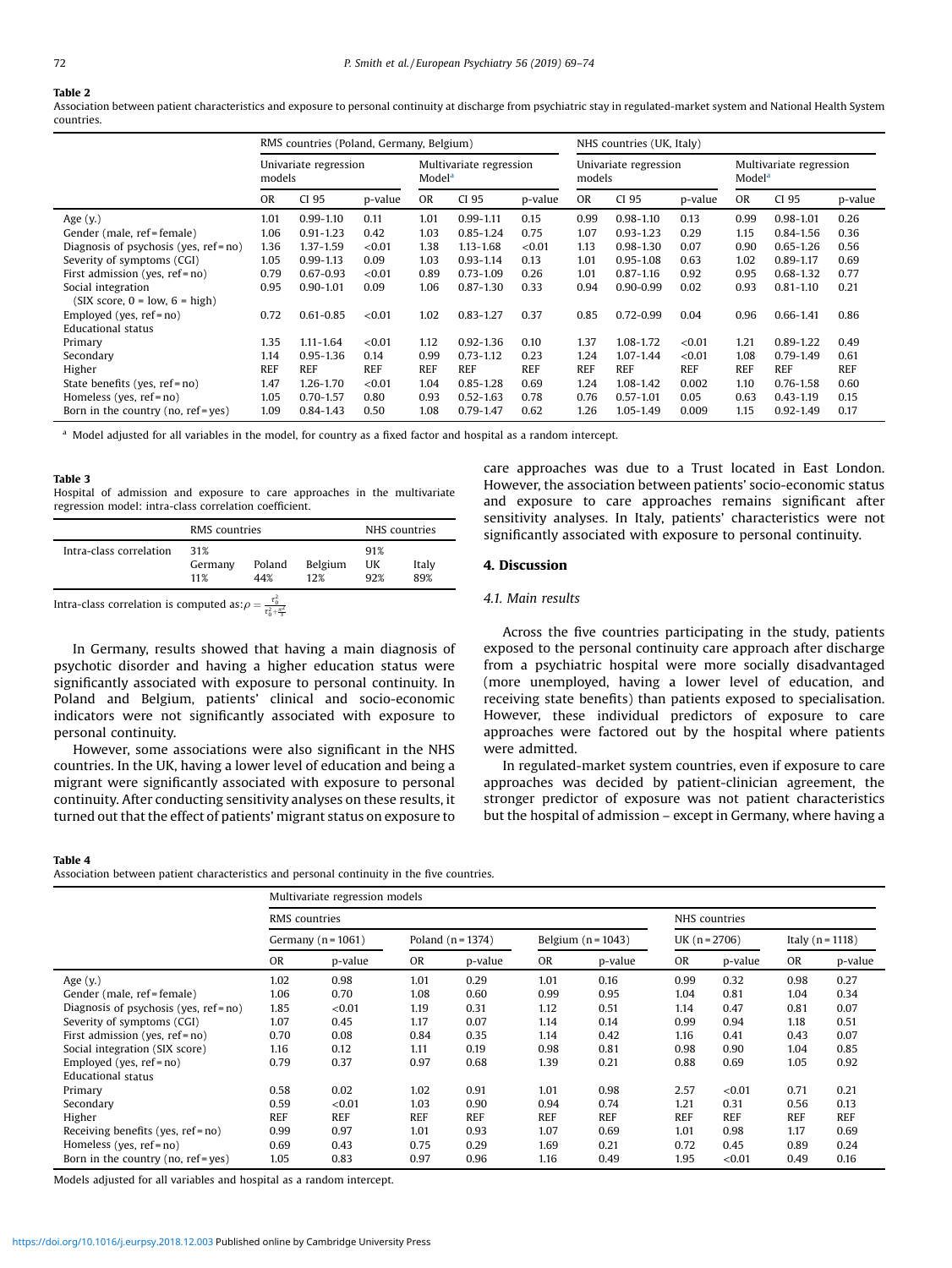main diagnosis of psychotic disorder and a higher education status were significantly associated with exposure to personal continuity.

In addition, the influence of the hospital of admission on exposure to care approaches was different across countries. In NHS countries, we expected that exposure to a specific care approach would only be influenced by the geographic area and the decision of the local health provider. As expected, the hospital of admission explained a greater share of exposure to care approaches in NHS countries than in RMS countries. However, in the UK, hospitals that practise personal continuity have a more socially disadvantaged patient population than hospitals that practise specialisation.

# 4.2. Interpretation of the findings

The model of personal continuity, in which the same clinician is responsible for care between in- and outpatient settings, is applied more to socially disadvantaged patients. These results are consistent with the literature, which suggests that having the same clinician following patients over time and between services is more suited for, and preferred by, vulnerable patients with complex health and social needs [\[17,18](#page-5-0)]. However, even in RMS countries where exposure to care approaches is decided through patient-clinician agreement, it is the hospital of admission, not patient characteristics, that predicts the care approach.

One study examined the determinants of primary clinicians' decisions on patient referral to the specialised sector [\[36\]](#page-5-0). The study concluded that such decisions were not based on the clinical status of patients only, but were influenced by a complex mix of patient, clinician, and health care structural characteristics. One systematic review also argued that studies exploring the influence of individual patient's characteristics on pathways to care had conflicting findings because of contextual differences across studies, e.g. the type of service and characteristics of the health care system [[33](#page-5-0)]. These results underline the need for further analyses that will compare the outcomes of care approaches, i.e. personal continuity and specialisation, in different countries, taking into account local contexts. One possible explanation of these results is that exposure to care approaches in RMS countries is related to the care culture in different hospitals (care plan with gatekeeping arrangement, pilot project, care management, etc.) [[33,36,37](#page-5-0)]. For example, the speciality referral rate is higher in services with gatekeeping plans [\[38,39\]](#page-5-0). In Belgium, some hospitals are linked to a mobile mental health team and have staff in common to follow the patient at discharge from the hospital [\[40\]](#page-5-0).

In RMS countries, the exception to this finding is Germany, where two patient characteristics predict exposure to personal continuity: having a main diagnosis of psychotic disorder as a clinical predictor and a higher education level as a socio-economic predictor. This result may illustrate the influence of health system characteristics on patients' exposure. On the one hand, most patients exposed to personal continuity in Germany were included by means of specific pilot projects on integrated care [\[41](#page-5-0)], including the so-called "Hamburg Model", which was specifically designed for patients with psychotic disorders [\[41](#page-5-0)]. On the other hand, private health insurance companies take on an important role in care accessibility in Germany. These companies are given some flexibility to define the benefits that they cover, which may include access to an integrated care programme [[29,42](#page-5-0)]. This might be an explanation for the higher level of education found in patients exposed to personal continuity in Germany.

In the UK, hospitals that practise personal continuity have a more socially disadvantaged patient population than hospitals that practice specialisation. This result suggests that even if exposure to care approaches is organisational and decided at the geographical level, procedures for organising care from inpatient to outpatient settings also partly result from the type of patients cared for. Further research is needed to understand this result.

In terms of practical implications, this study highlights the importance of organisational decisions within hospitals, as these have a major impact on patients' exposure to care approaches, regardless of the type of health care system.

# 4.3. Strengths and limitations

This study is currently the largest study to have compared the exposure of patients to personal continuity and specialisation at discharge from psychiatric hospitals across different countries. Moreover, exposure to care approaches was assessed within routine care practice, thanks to a naturalistic study design, which made it possible to avoid the novelty effect of experimental interventions [[5](#page-5-0),[43](#page-5-0)]. With its large sample size of more than 7000 patients, the study provided a high statistical power that made possible accurate estimates of the predictors of exposure at the hospital, country, and cross-country levels. Another strength of this study is the multiplicity of contexts assessed: the total sample is spread over 57 hospitals across five European countries with different systems of care organisation. Finally, we had very few missing data on the care approaches at discharge (0.14%), thus limiting any selection bias related to missing values.

However, the present study also has some limitations. The first limitation is related to the naturalistic design, with potential confounding variables. This limit was partially overcome because analyses were controlled for patients' individual characteristics and adjusted with hospitals as a random intercept to account for the clustering effect of hospitals in each country.

The second limitation is that the method of collecting data on exposure to care approaches was different between NHS and RMS countries. The choice of one care approach was reported by the hospital clinician in RMS countries and in the clinical reports at the level of the organisation in NHS countries. These two care approaches were the main exposure variable of the COFI project. Different procedures were used to ascertain the exposure to one or the other approach and misclassification bias is therefore unlikely [\[30](#page-5-0)]. Another limitation is that the size of the sample varies between countries. Countries were added in fixed effect in the multivariate analyses to partially overcome this limitation, and some analyses were stratified by country. Another limitation concerns NHS countries, for which data on population characteristics and the socio-economic context of the regions where hospitals are located would have been useful for more detailed analysis of their influence on organisational choices within hospitals. Finally, a longitudinal design would have been relevant, to test the association between variations in patient characteristics and variations in care approaches over time.

# 5. Conclusion

Assessing the determinants of patients' exposure to care approaches at discharge from hospital is important because some care approaches are more suitable for, or preferred by, particular subgroups of patients with specific needs. Indeed, patients with complex psychosocial needs who have difficulties navigating between mental health and social services benefit more from personal continuity than specialisation [\[17,18](#page-5-0)]. Conversely, patients with limited needs and able to navigate in and between services prefer, and benefit more from having the choice of different specialised clinicians [[3](#page-5-0),[16](#page-5-0)].

This study highlights the extent to which patient exposure to care approaches is hospital-dependent, even in countries where the care approach is decided through patient-clinician agreement. These results highlight a paradox because, in theory, models of care